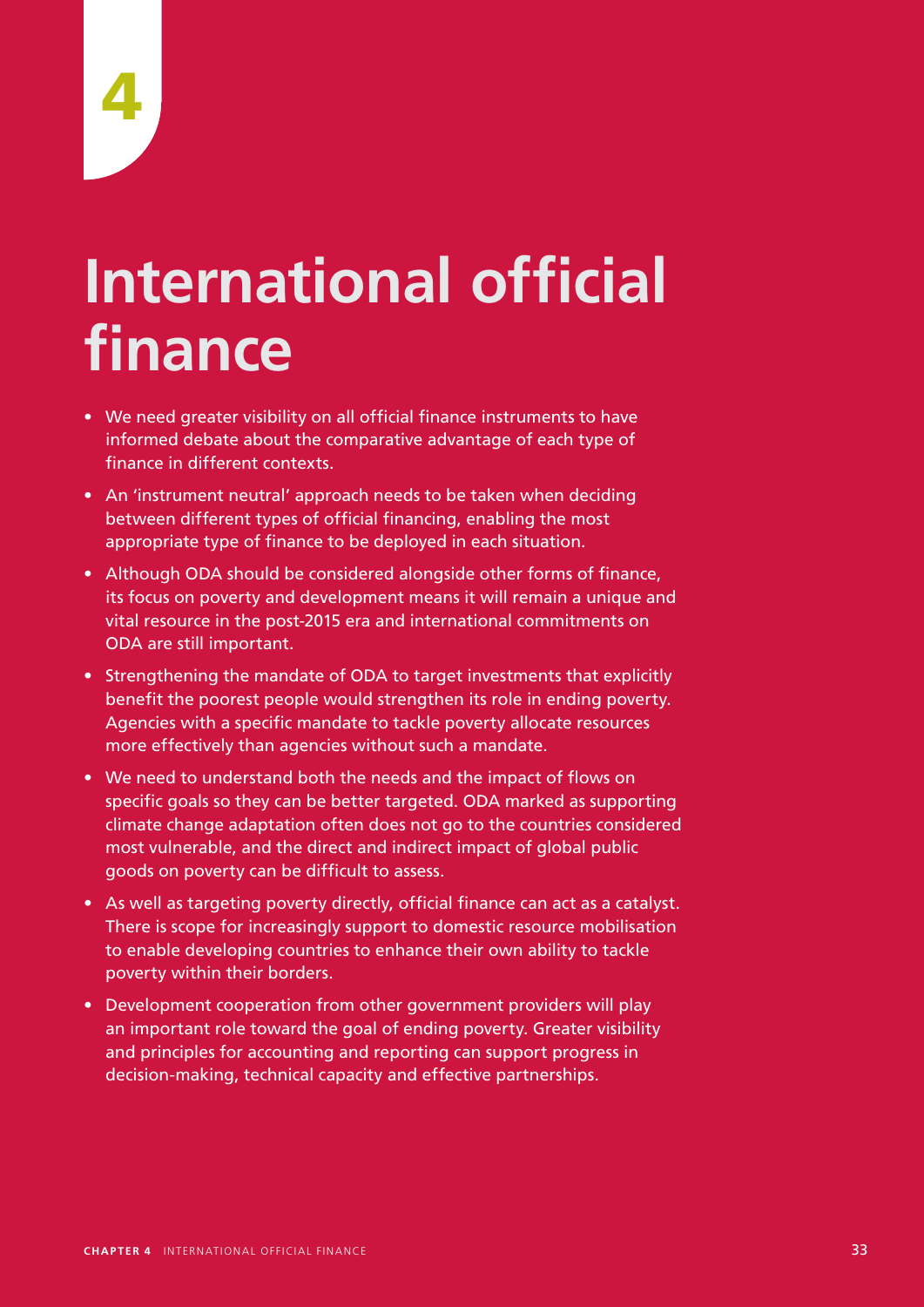$\overline{\phantom{0}}$ **nternational official finance is resource flows to developing countries provided by governments and international organisations that are funded by national governments, such as the World Bank, the UN and agencies of the European Union (EU). Collectively these national and multilateral institutions provide assistance to the world's developing nations through a wide variety of funding modalities.**

To date, debates around the use and effectiveness of official sector development finance for reducing poverty have focused on concessional ODA – this remains a vital tool as it can target poverty reduction directly. But the scale of other investments (including non-concessional finance) disbursed through these governments and international organisations, and their role in developing country economies, means that all forms of official financing must be considered alongside ODA as important elements of the post-2015 development agenda. Each type of finance has comparative advantages that may be relevant in different contexts. This means that 'instrument-neutral' approaches need to be taken based on what form of finance is most appropriate and effective, with the poorest countries benefiting from the most concessional finance. This will need better data on all resources – on what finance is available, how is it deployed and what its impact on poverty is. The political focus on ODA means that its data is generally more comprehensive than that on other forms of official finance.

Although non-ODA resources must be considered, ODA will remain a vital and unique resource. It is the resource most able to specifically target the needs of the poorest people in the poorer countries, setting it apart from other forms of international finance. We need to strengthen the mandate for ODA to focus even more explicitly on investments that benefit the poorest people, enhancing its ability to target those most in need.

# **Unbundling international official finance**

The main components of international official finance, for which data is available, are:

- **Official development assistance (ODA):** grants and concessional loans to promote economic development and welfare in developing countries.<sup>1</sup>
- **Other official flows (OOFs):**  flows to developing countries reported by donors to the OECD DAC that do not meet the criteria for ODA, because they are not primarily aimed at development or not sufficiently concessional.
- **Other transactions from development finance institutions (DFIs):** finance from institutions funded by governments that finance development projects and is not reported in ODA and OOF statistics. These institutions include international bodies such as the World Bank's International Development Association (IDA), regional development banks and organisations associated with a single donor (such as the Netherlands Development Finance Company or France's Proparco).
- **Other official long-term finance:** long-term lending from official sources recorded in international statistics that is not included in the statistics for ODA, OOFs or DFIs. Here we call this 'other official long-term finance'.
- **Contributions to peacekeeping operations:** peacekeeping operations funded by donor governments in some developing countries – only a small proportion of this is included in ODA statistics.

#### FIGURE 4.1

#### **International official finance incorporates a variety of flows**

US\$ billion (constant 2012 prices)



*Note:* Peacekeeping data is in current prices and refers to peacekeeping budgets attributable to missions, including those of ECCAS, ECOWAS, OAS, CIS and other bilateral or independent peacekeeping missions, excluding the multinational force in Iraq (2003–2006). DFI 2012 figure used for 2013.

*Source:* Development Initiatives calculations based on OECD DAC data, annual reports of DFIs, World Bank WDI and SIPRI data.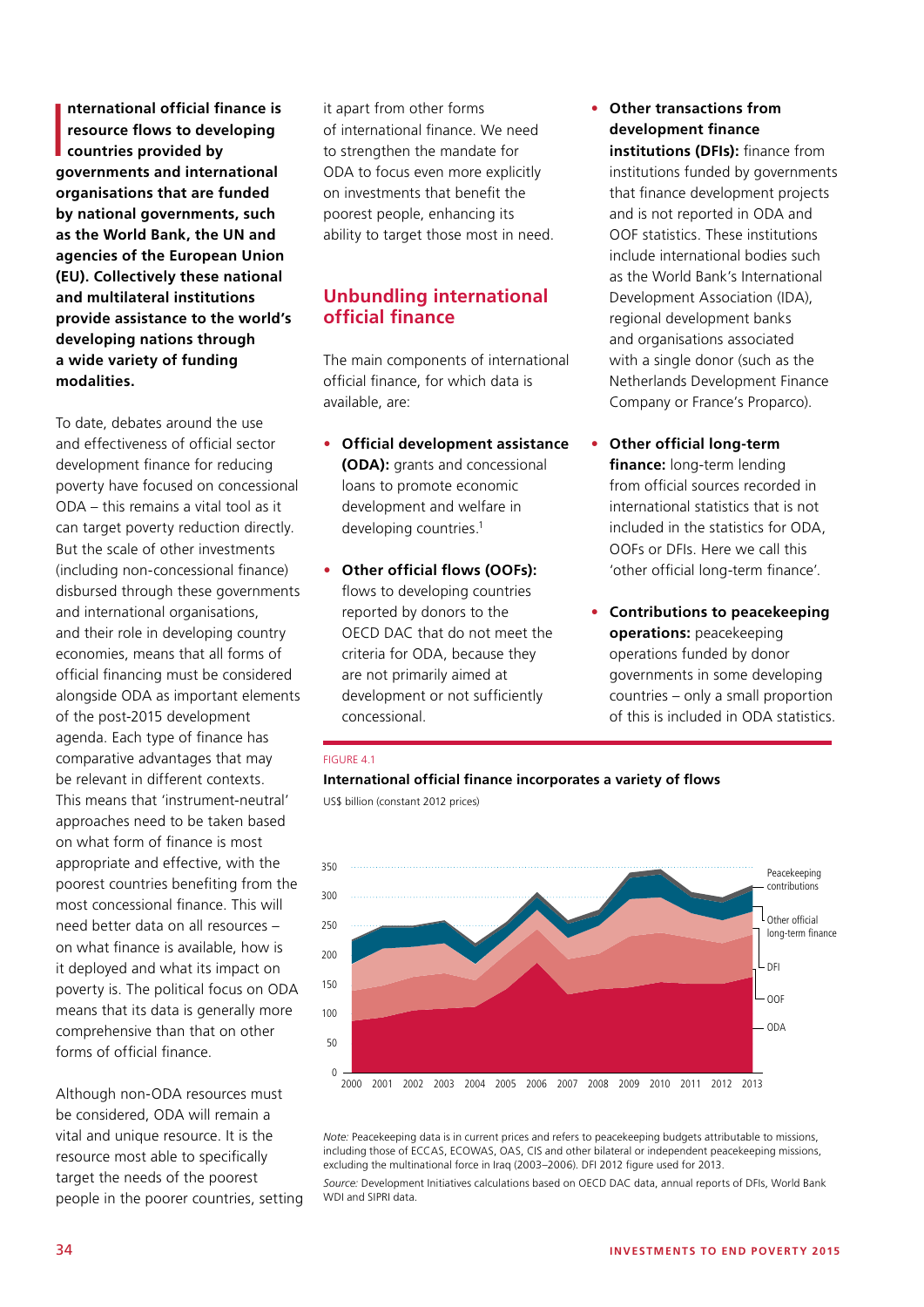Much of the discourse around official development finance focuses on ODA, the single largest type of international official finance and the flow within which most international commitments have been made. Yet in 2013 gross ODA2 disbursements represented just over half of all international official finance, totalling over US\$160 billion. All other types of official finance provide resources that impact development and global poverty, and each has comparative advantages specific to different contexts. We must consider the scale and potential impact of all these types for the future of development financing.

Each type of official flow can be subdivided into modalities or types of finance. The comparative advantage

of these modalities also needs to be considered to provide the most appropriate resources for development. ODA, for example, comprises cash loans, cash grants and various types of in-kind (non-cash) transfer, such as food aid and technical cooperation. Also included in the ODA statistics are elements that do not result in a direct transfer of resources to developing countries, such as debt relief, imputed student costs and donors' administrative costs. Similarly, OOFs and other flows from DFIs can be disaggregated into different modalities. including loans, grants, guarantees, export credits, technical cooperation and equity investments.

Each of these flows and associated modalities can play a role in

#### FIGURE 4.2



2013, constant 2012 prices



*Notes:* DFI data is approvals for 2012 excluding amounts reported as ODA and OOFs and excluding institutions that work primarily in developed countries (defined as DFIs with less than 80% volume operations outside of developing countries). The excluded institutions are CEB, EBRD, EIB, IMF and JBIC (Japan). *Source:* Development Initiatives calculations based on OECD DAC and annual reports of DFIs *Explore further:* unbundling ODA (http://bit.ly/1Qm2Wzm) and unbundling OOFs (http://bit.ly/1Qm37dX)

development and poverty reduction. But care must be taken when selecting the most appropriate instrument for each purpose and context. ODA's prominence risks obscuring the potential of other sources of official finance and create perverse incentives to use instruments that can be reported as ODA even when other modalities would be more appropriate. While some developing countries with relatively robust economies may get significant benefits from lending provided at or near to market rates, the debt sustainability of others may be undermined by anything other than highly concessional financing. Some development-related activities are better served by grant money, for example social sector projects such as schools and social safety nets, because such activities do not produce direct, short-term, monetary returns that could be used to repay loans. Productive sector projects that generate additional revenue could be more appropriate to fund through lending.3 Non-monetary forms of assistance such as technical cooperation are also of great value if delivered appropriately in the right circumstances.

To assess the impact of different types of finance we need detailed data on how these instruments are used. The historic focus on ODA and international ODA targets themselves mean that data on ODA is far better than that on any other type of finance. But even ODA data needs to improve, for example we need sub-national data on ODA allocations. Data on other forms of official finance is less clear. We need complete and detailed data on all official flows so their scale, purpose and impact can be more accurately measured. This will, in turn, enable policy-makers to make informed choices about the instruments to deploy in any given circumstance.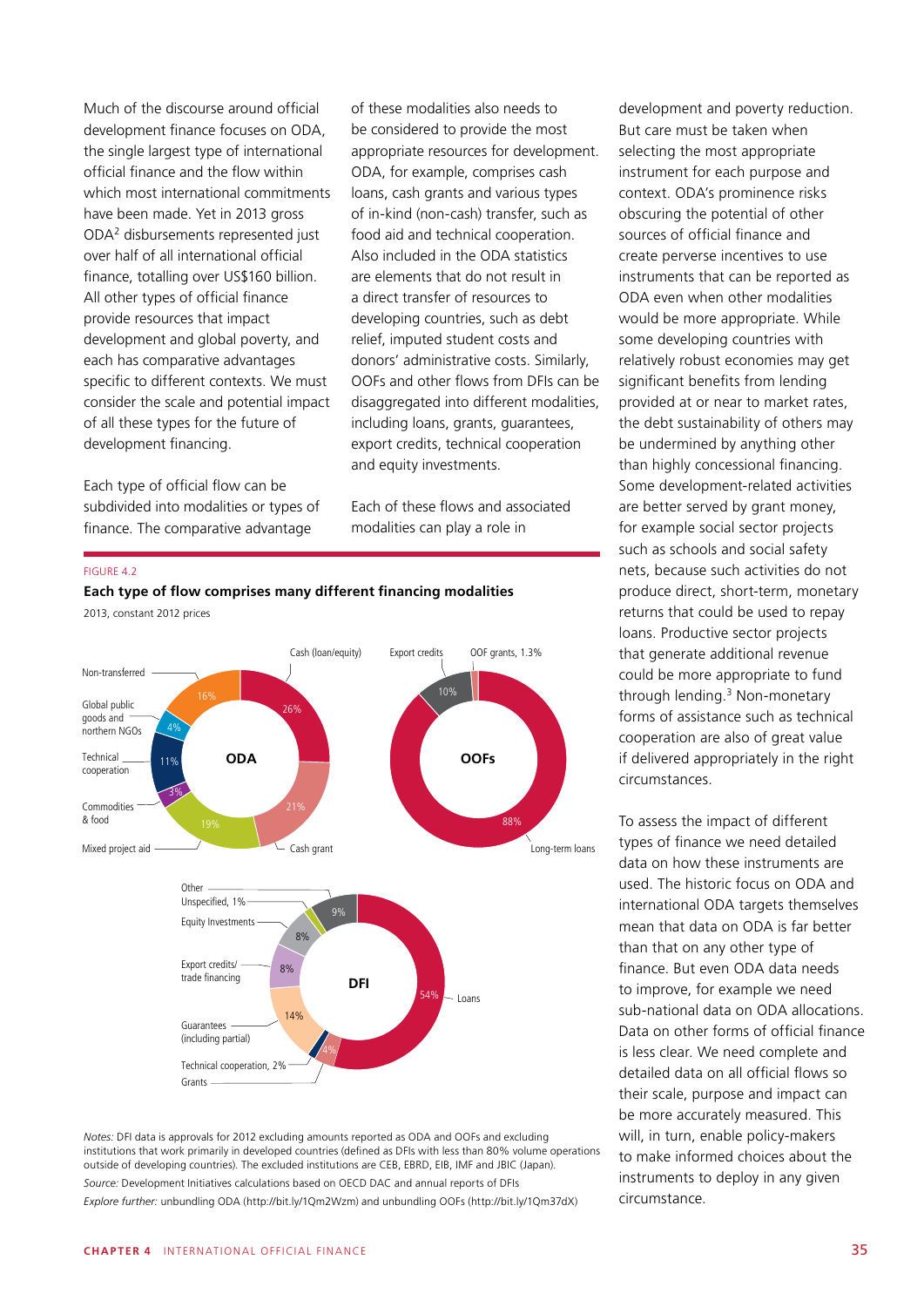# **How is international official finance targeted?**

Donors and their agencies should make resource allocation decisions that are proportionate and appropriate to need. Not only should more resources be targeted at the areas of greatest need, but the most appropriate types of assistance should be chosen so countries facing the greatest challenges to end poverty – and with least domestic resources – benefit most from highly concessional finance. How do donors currently allocate the various financial instruments at their disposal? Figure 4.3 shows how donors allocate three official finance instruments against depth of poverty and the scale of government revenue in over 100 developing countries: ODA grants (the most highly concessional), concessional ODA loans and OOF loans (with low or zero concessionality).

Many of the largest recipients of ODA grants are countries with high levels of poverty and/or very low government resources: 65% of grants go to countries with per capita government revenue of less than US\$1,000, with 47% going to countries with revenue below this level and where the depth of poverty is greater than 10%. But some of the largest recipients of grants – such as Indonesia, India and Jordan – are countries that do not fit this category (although India and Indonesia have substantial numbers of poor people, depth of poverty is low and domestic resources are high compared to the poorest developing countries).

Compared with grant funding, much less ODA in the form of loans goes to the poorest countries and this tendency is even more apparent in the case of OOFs, which are concentrated in just a few countries. In total 23% of ODA loans and just 3% of OOFs go to

#### FIGURE 4.3

**More of the most highly concessional finance goes to the poorest countries** Depth of poverty (%)









0 1 2 3 4 5 6 7 8



60 *Notes:* Size of bubble represents 2013 gross ODA received by each country.

and IMF Article IV publications *Source:* Development Initiatives calculations based on OECD DAC databases, PovcalNet

*Explore further:* how do different donors allocate their ODA? (http://devinit.org/#!/post/oda-donor)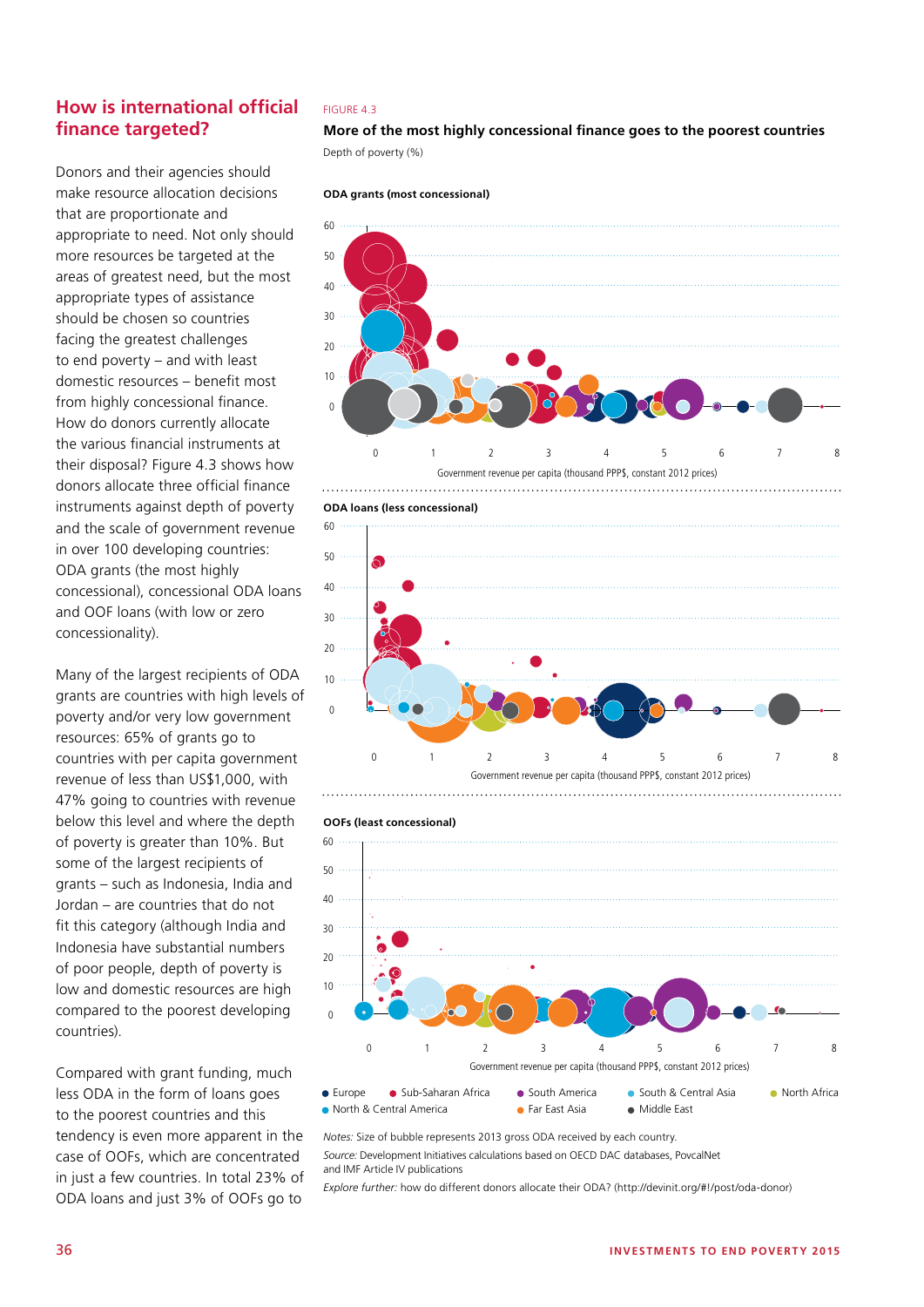countries with per capita government revenue of less than US\$1,000 and a depth of poverty greater than 10%.

Official finance can support the poorest countries to speed up poverty reduction (see Chapter 1), and work with rapidly growing countries to ensure no one is left behind. But with significant volumes of ODA grants going to countries with low levels of poverty, and significant concessional and non-concessional lending directed to countries with limited government revenues, they could be much better targeted. An improved system for allocating resources would allow the most concessional finance to be targeted to the countries facing the greatest challenges in ending poverty – and where local resources are not enough to either tackle poverty or repay large amounts of debt. Less concessional forms of finance can be used to boost the funds available to tackle poverty in countries with stronger economies. But under such a system, there may still be a rationale for using some highly concessional ODA in economically stronger developing countries where:

• it specifically targets the poorest people who would otherwise be left behind

- those people do not have access to services and wider resources in the country
- concessional ODA grants, rather than other forms of official finance, are the most appropriate instrument for reaching the poorest people.

# **ODA allocated by donor agencies**

ODA providers follow different mandates that influence how they allocate ODA. The degree to which different ODA agencies – even those from the same donor country – focus on reducing poverty strongly determines how effective they are at doing so. Many donors allocate their ODA via a number of different donor agencies (such as separate government departments). For example, less than 60% of ODA from the US is managed by the United States Agency for International Development (USAID), while the rest comes from a further 30 government departments and specialist agencies including the State Department, the Department of Defense, the Millennium Challenge Corporation and the Peace Corps.

Some donor agencies have poverty reduction as a legal mandate, or at

least a stated primary goal. For other agencies, reducing poverty is less of a focus or not a specific goal at all.

Based on a review of the legal foundations and mission statements of 63 DAC donor agencies that report ODA to the OECD, $4$  agencies can be grouped according to the mandate they have with respect to ending poverty:

- 1. They have a legal mandate that specifies poverty reduction as a goal of development cooperation (six agencies)
- 2. Poverty reduction is the primary goal of development cooperation (21 agencies)
- 3. Poverty reduction is a stated joint goal alongside other goals of development cooperation (10 agencies)
- 4. Poverty reduction is not highlighted as a specific goal (13 agencies)

Agencies with a legal mandate to reduce poverty allocated more than half of their ODA in 2013 to countries with a depth of poverty of 10% or greater and 89% to countries where government revenue is less than PPP\$1,000 per person. This highlights how strengthening the mandate for providing ODA can improve its targeting.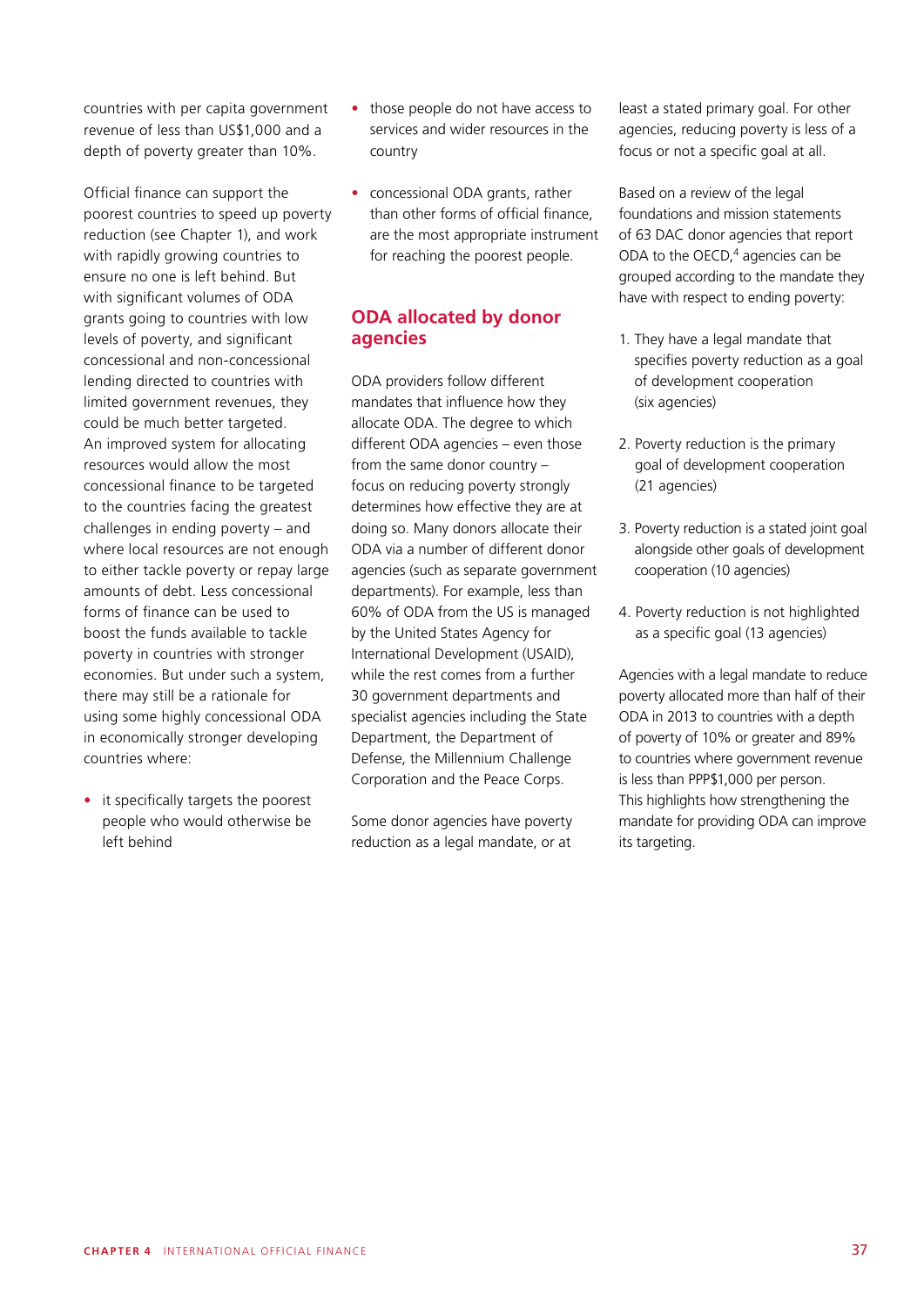#### FIGURE 4.4

#### **Donor agencies with different mandates on poverty allocate their ODA very differently**

Government revenue (recipient countries) per capita, 2013 (\$PPP)



*Note:* Size of bubble represents 2013 gross ODA received by each country. *Source:* Development Initiatives calculations based on OECD DAC, PovcalNet, IMF WEO and data extracted from IMF Article IV publications.

## **How climate adaptation finance is allocated**

Many of the world's poorest people live in environmentally vulnerable contexts, and are most severely impacted by environmental and climate disasters as they have the least access to sustainable coping mechanisms or safety nets.5

Adaptation finance therefore has an important role to play in the SDG era by strengthening the resilience of the poorest people against shocks that would otherwise undermine progress in reducing poverty. Adaptation ODA aims to build the capacity to adapt to climate change while reducing vulnerabilities to the shocks and stresses induced or exacerbated by it and their associated impacts. Donors can identify their ODA-financed projects that have adapting to climate change as primary or secondary objectives using the climate change adaptation Rio Marker.

Adaptation ODA from bilateral donors is small in volume (though growing)<sup>6</sup> and does not adequately target

countries where vulnerability to climate change and poverty is greatest. While global total public climate finance is estimated at US\$137 billion (in 2013), and despite recent increased commitments, adaptation-related ODA remains comparatively small at US\$9.2 billion, just over a quarter (26%) of climate-related ODA (between 2010 and 2013).7

The greater destinations for most adaptation ODA are not those where needs are greatest – that is, countries facing vulnerability to climate change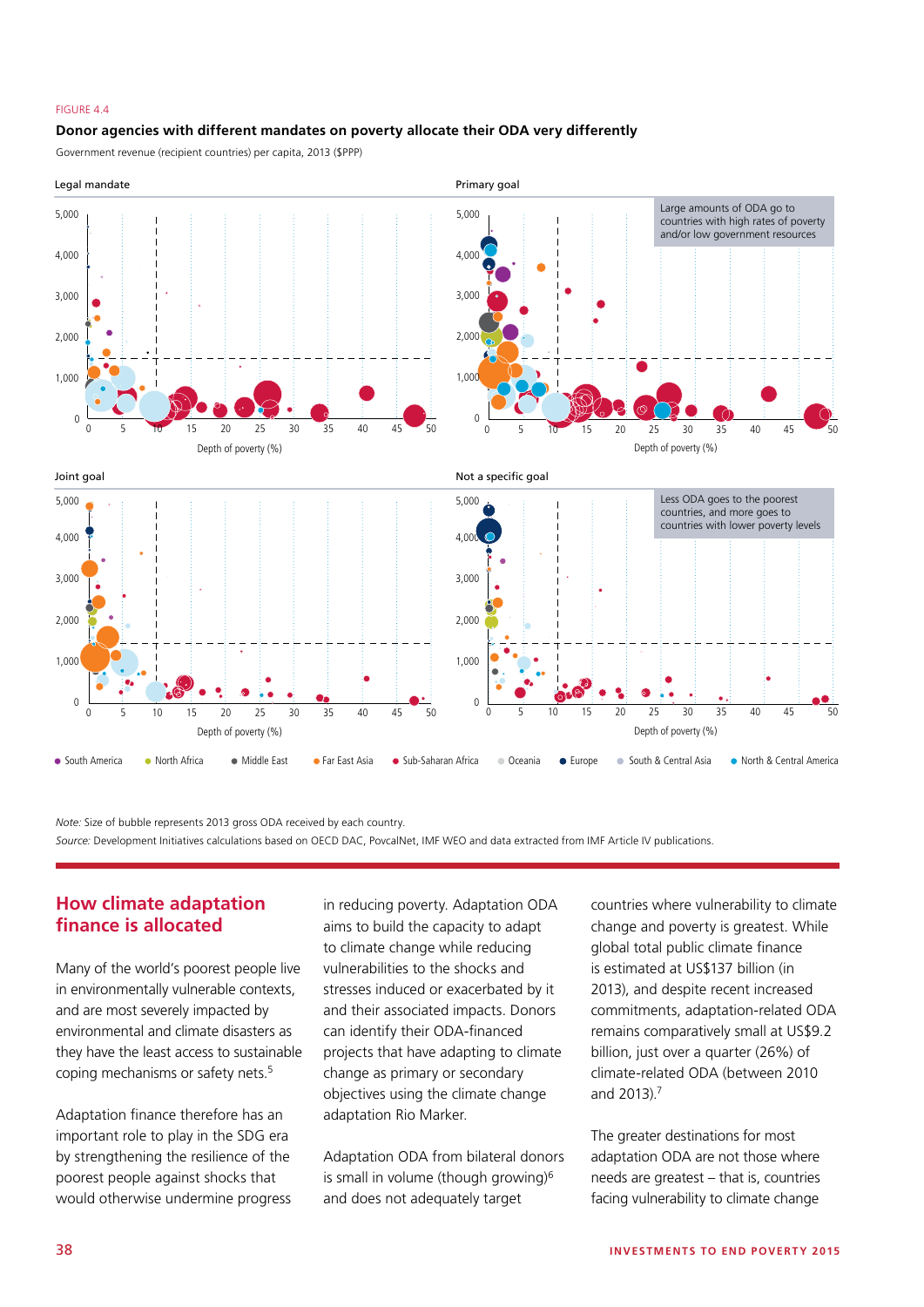and with high depths of poverty.<sup>8</sup> In 2013, just 9% of country-allocable adaptation-related ODA targeted countries with the highest levels (the upper quartile of countries) of vulnerability to climate change (Figure 4.5). Just 10% targeted countries with the most severe depth of poverty (greater than 20%), while 29% was allocated to countries with less severe depths of poverty (less than 1%). Viet Nam was the largest recipient of adaptation ODA in 2013 – 13% of total country-allocable adaptation-related ODA – although it is not among the most vulnerable countries and depth of poverty is less severe than for many others. The three countries with the highest levels of vulnerability and the deepest poverty (Burundi, DRC and Liberia) received just 2% of countryallocable adaptationrelated ODA.

Even such a limited picture shows that support currently provided to developing countries for climate change adaptation falls short of needs and could be targeted more effectively.9

#### FIGURE 4.5

#### **A large proportion of adaptation-related ODA is allocated to countries with relatively low levels of vulnerability to climate change**

Climate change vulnerability



*Note:* Size of bubbles represents volume of adaptation-related ODA commitments in 2013. Vulnerability to climate change is defined as a country's exposure, sensitivity and ability to adapt to the negative impacts of climate change, based on data from ND-GAIN – higher scores mean greater vulnerability.

*Source:* Development Initiatives calculations based on OECD DAC, PovcalNet and ND-GAIN.

*Explore further:* which countries are most vulnerable to climate change? (http://bit.ly/1iBmchX)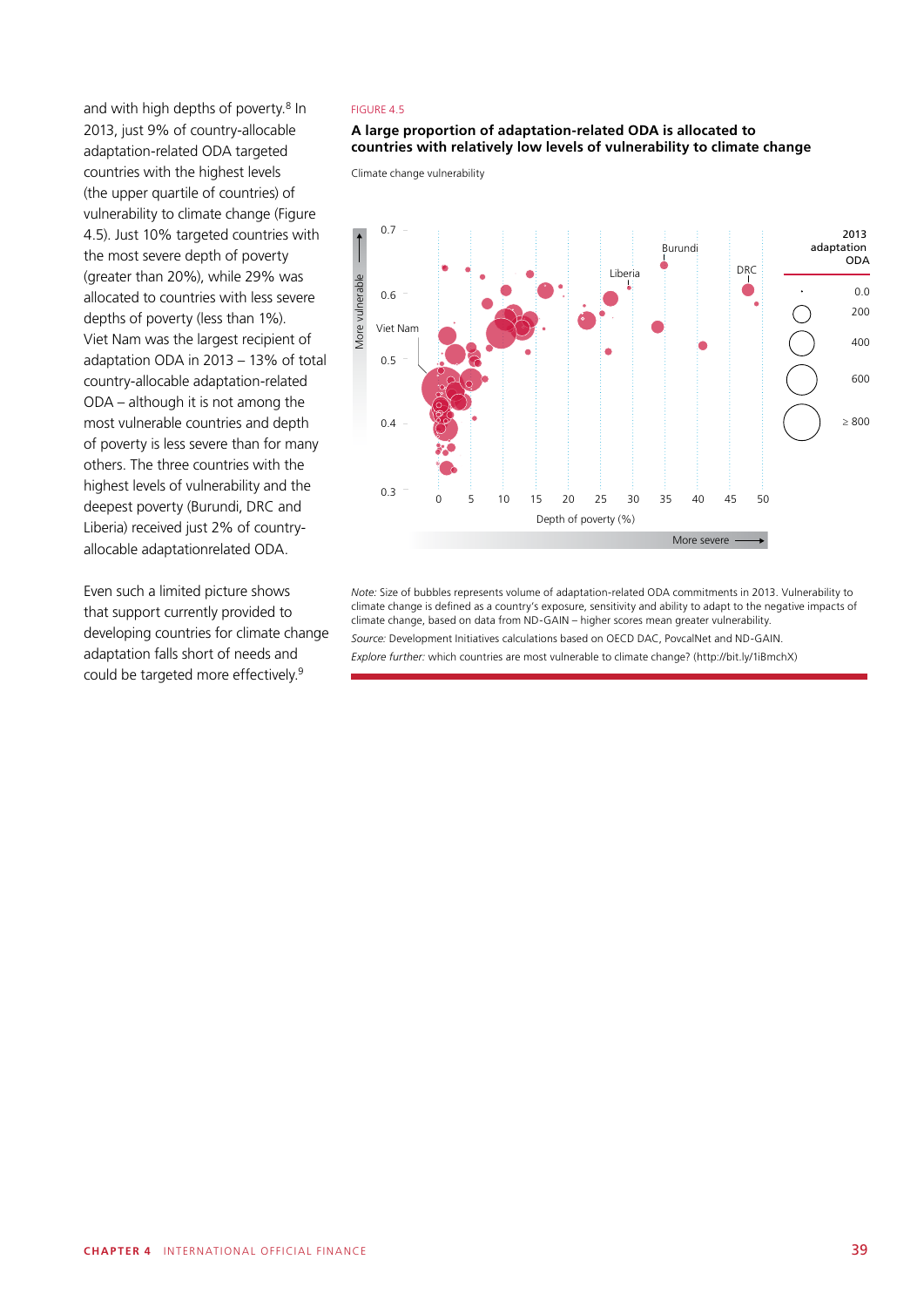#### BOX 4.1

#### **ODA to global and regional public goods**

A significant proportion of official resources is not allocated to specific countries but instead spent on activities designed to benefit all developing countries or those in a specific region. Such activities may be termed global (or regional) public goods; examples include research programmes into drought-resistant crops and region-wide vaccination initiatives. In 2013 approximately US\$40 billion – a quarter of gross disbursements – were not allocated to specified recipient countries.

Yet there is no standard way of measuring how much of this US\$40 billion is spent on global or regional public goods. Here we have adopted a broad definition that counts ODA

as being for global or regional public goods if there is no specified recipient country *and* if it:

- Funds the work of NGOs or special-purpose funds that may have a global reach
- Funds research bodies or programmes
- Is earmarked for projects relevant to environmental, climate change and global trade issues.

Using this measure the amount of gross ODA to global and regional public goods in 2013 stood at US\$14.2 billion, up from US\$13.1 billion in 2010. In 2013 over 60%

of this ODA went to five sectors: humanitarian, the environment, health, governance and security, and agriculture.

The value of ODA allocations should be determined by how it benefits people in poverty. Investments in such public goods can be of real benefit to poor people and thus a very appropriate use of ODA. But we need further research and additional data to determine how much of the ODA channelled through NGOs or special-purpose funds is ultimately used to finance public goods and, more importantly, to understand how proximate and impacting such investments are to people in poverty.

#### FIGURE 4.6

#### **ODA to global and regional public goods has grown slightly since 2010 and funds a variety of sectors10**





*Note:* the large amount of funding going to 'Other' (right-hand chart) reflects that data on these investments often lacks sufficient detail to determine the exact use to which it is put. *Source:* Development Initiatives calculations based on OECD DAC data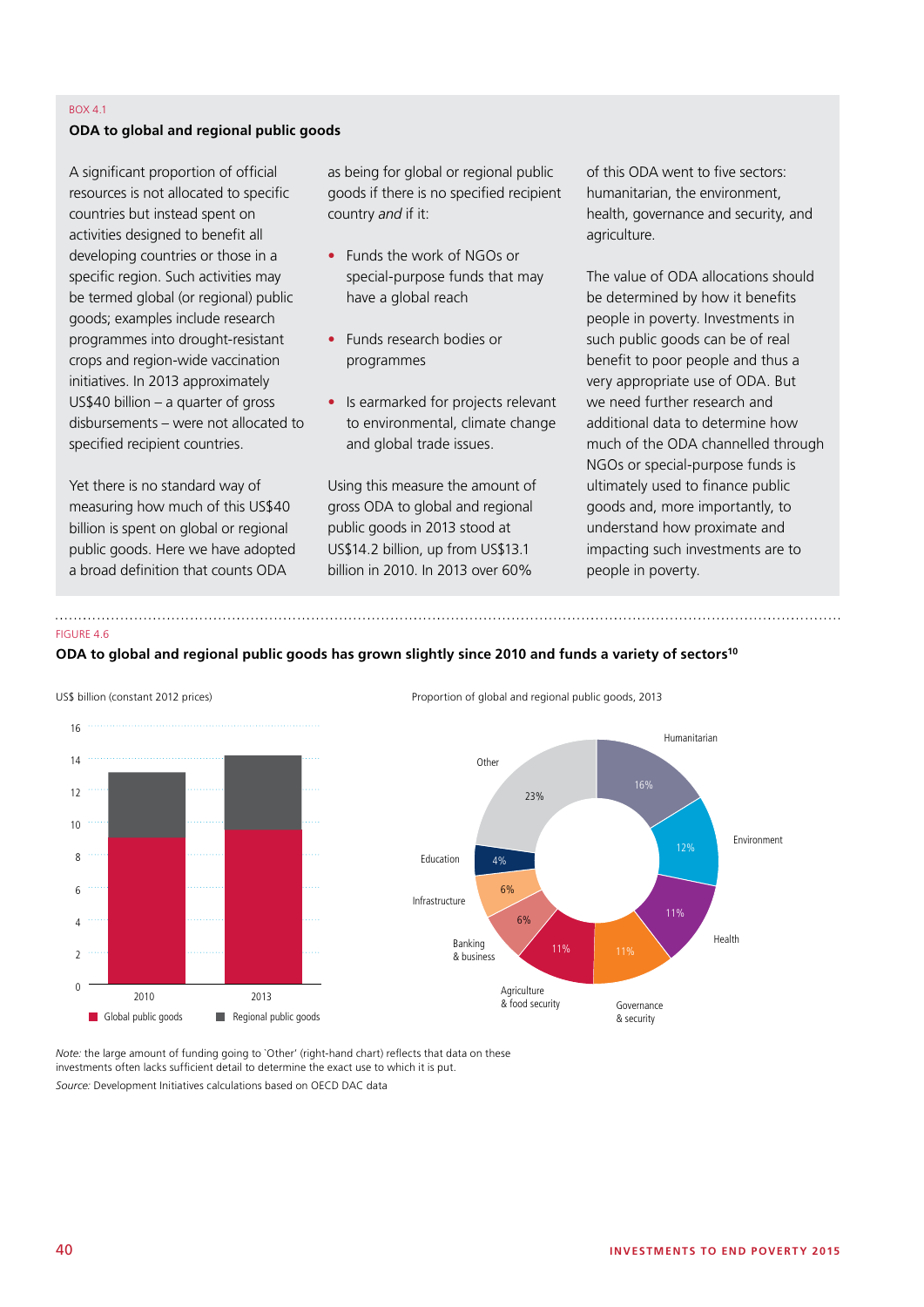## **ODA – a vital resource for the future**

Although all international official finance is important for development, ODA is a unique resource as it is the only financial flow that, by definition, explicitly targets the economic development and welfare of developing countries. It is also the only resource for which international targets have been set to ensure it responds to the needs of developing countries. Commitments by donors to provide an annual net ODA equivalent to 0.7% of their gross national income (GNI), with ODA given to least developed countries (LDCs) equivalent to 0.15%–0.20% of their GNI, are widely recognised. Furthermore, as discussed in Chapter 2, ODA remains the most important source of international finance for the poorest countries (those with low levels of domestic resources and high levels of poverty restricting their ability to support development through domestic spending).

Most ODA from the 28 DAC member countries comes from a small number of donors. The five largest donors in 2013, which each disbursed over US\$10 billion, accounted for almost two-thirds of total net ODA in that year. The 10 largest donors, which each disbursed over US\$5 billion, accounted for 84% of total net ODA; the remaining 16% was split between 18 smaller donors. But absolute volumes of ODA only convey part of the picture. To assess the priority that each donor places on ODA we need to compare the amount given by each country with its level of GNI. In 2013 only five countries – Norway, Sweden, Luxembourg, Denmark and the UK – met the long-standing UN target of an annual net ODA equivalent to 0.7% of GNI. Having previously met this target, the Netherlands' ODA has dropped in recent years and in 2013 fell just short. In contrast, some of the

#### FIGURE 4.7

#### **A few key countries provide the bulk of ODA, but some smaller donors give the highest proportion of their national income**

US\$ billion, 2013 (constant 2012 prices)

Proportion of GNI, 2013



*Source:* Development Initiatives calculations based on OECD DAC data

# FIGURE 4.8

#### **Around one-third of donors meet international targets on ODA to LDCs**

ODA to LDCs as share of donor GNI, 2013 (%)



*Note:* ODA is net and does not include LDC regional/unspecified ODA imputation. The pink shaded area represents the Istanbul Programme of Action target to provide 0.15–0.20% of GNI to LDCs. *Source:* Development Initiatives calculations based on OECD DAC data'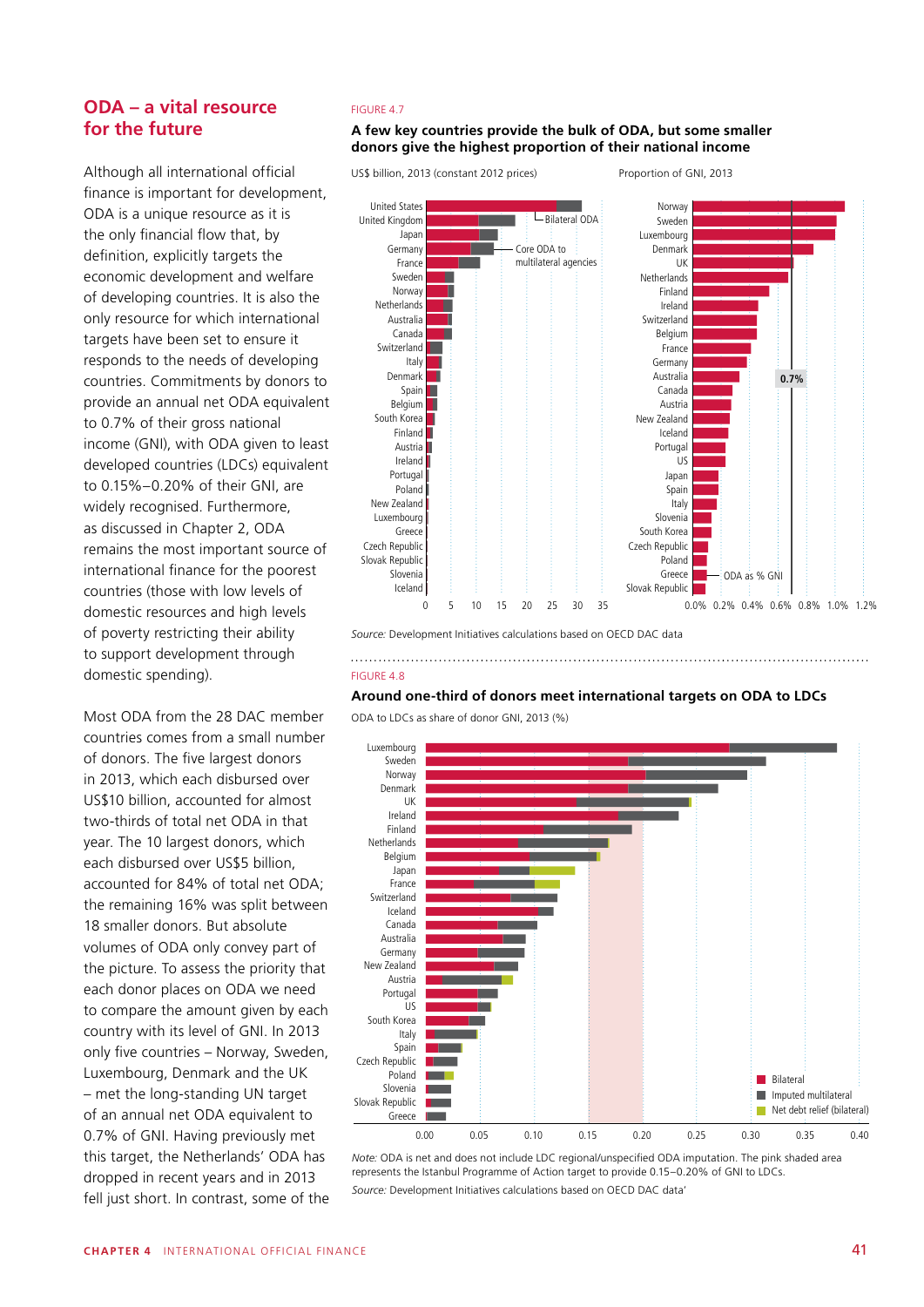largest donors in absolute terms give a relatively small proportion of their GNI as ODA; the US and Japan (the largest and third-largest donors, respectively) disbursed ODA equivalent to around 0.2% of GNI in 2013.

In 2011 the Istanbul Programme of Action for LDCs established a target for OECD DAC donors to provide 0.15– 0.20% of their GNI as ODA to LDCs.

In total, DAC countries provided US\$46 billion of net ODA to LDCs in 2013, around half of the US\$91 billion needed to reach 0.20% of GNI. This represented 0.10% of their overall national income in 2013, up from 0.06% in 2000. Performance among DAC donors varied; nine donors provided more than 0.15% of their GNI as ODA to LDCs, with six of these exceeding 0.20%. Fourteen donors provided less than 0.10%, with seven giving less than 0.05%.

Multilateral agencies including EU institutions, the World Bank's IDA, regional development banks and vertical funds such as the Global Fund to Fight AIDS, Tuberculosis and Malaria, disburse significant funds to developing countries. Many of these disburse amounts of ODA on the scale of all but the largest bilateral donors.

## **ODA as a catalyst for mobilising other resources and reducing risk**

While ODA can be effectively used to fund projects directly targeting poverty, a sustained reduction in (and the ultimate end of) poverty requires more than the targeting of funds to direct pro-poor interventions. Other (structural) changes are needed in some developing economies and we cannot ignore the international threat posed by climate change. ODA's role in areas such as stimulating the public sector,

#### FIGURE 4.9

#### **Some multilateral bodies make very large ODA disbursements**

US\$ billion, 2013 (constant 2012 prices)



*Note:* ODA figures are gross disbursements from multilaterals. *Source:* Development Initiatives calculations based on OECD DAC data

#### BOX 4.2

## **The concessionality of ODA varies and the rules on counting ODA are changing**

Most DAC donors disburse ODA entirely (or almost entirely) in the form of grants, with only a few DAC members, including three of the largest donors (Japan, Germany and France), giving significant amounts of aid in the form of loans. The level of concessionality of ODA loans (how 'soft' the loans are) varies widely in this group of loan-giving donors. The average grant element $11$  of loans from South Korea and Japan stood at 89% and 79%, respectively, in 2013, while ODA loans from France had an average grant element of just under 50% and loans from Germany were the least concessional of all, averaging just 42%. Despite these disparities the current system of measuring ODA treats all loans in the same way, provided the loan has a grant element of at least 25%. This means that loans at near to market

mobilising domestic resources, creating an environment where private sector growth directly benefits poor people,

rates count for the same amount of ODA as highly concessional finance. In response to this, the OECD DAC is overhauling the rules on how donor lending is counted as aid. In future, only the grant element rather than full value of the loan will be counted as ODA and repayments will no longer be subtracted from donors' ODA. There will also be new thresholds for lower and middle-income countries to determine which loans count as ODA. These rules were proposed in 2014 and are due to be in full force by 2018. This could have a major impact on the ODA levels of the large loan-giving donors. For example, if the new rules had been applied in 2013 Japan's reported ODA could have been US\$6.5 billion higher and German and French ODA could have been US\$445 million and US\$770 million lower, respectively.<sup>12</sup>

and responding to climate change, therefore needs to be taken into account.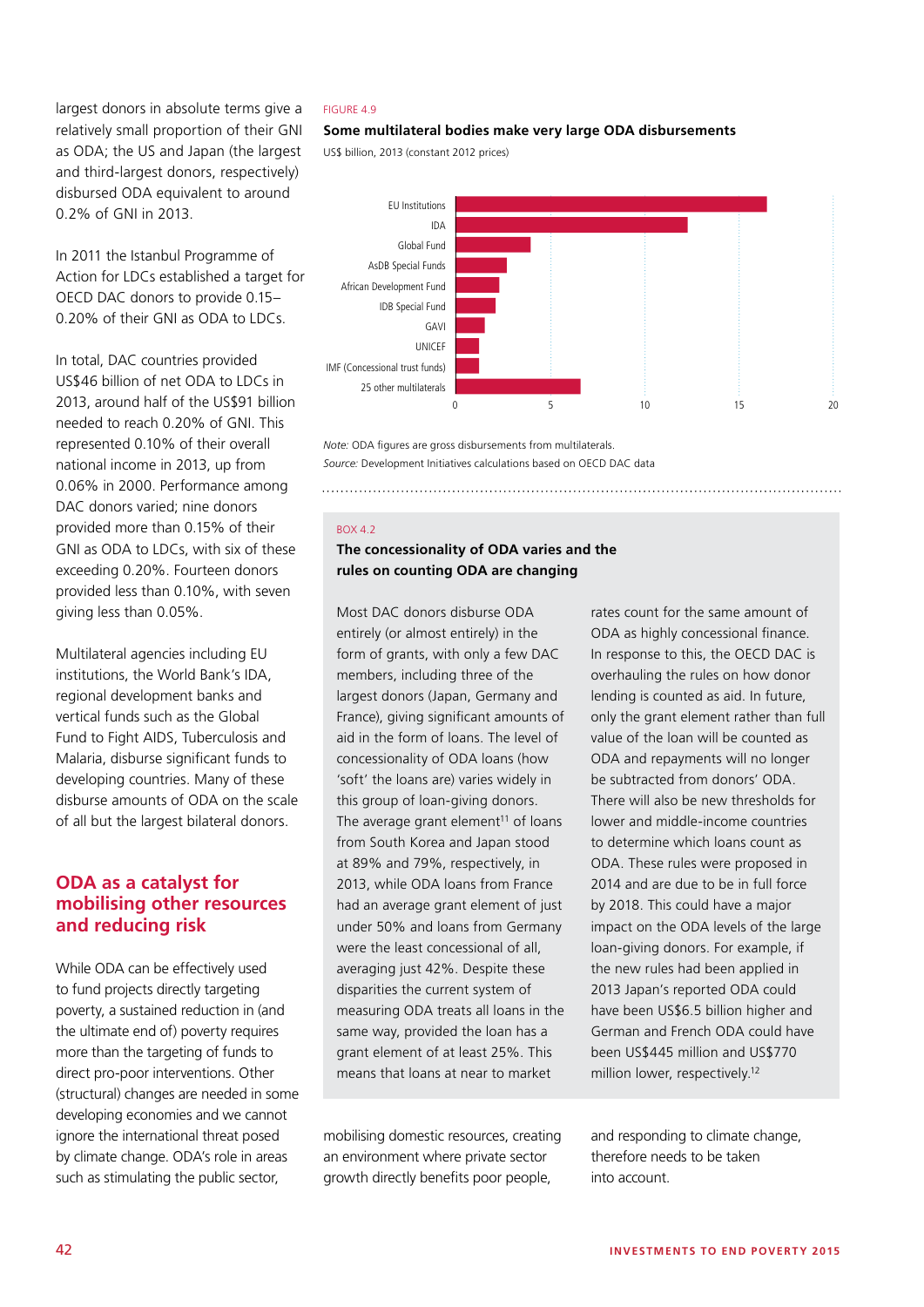## **The role of ODA in mobilising domestic resources**

Developing countries' ability to mobilise and effectively use domestic resources is a prerequisite for sustainable development. ODA can play a role in mobilising domestic resources but only a very small proportion of ODA disbursements are currently targeted at this area.

In 2013, US\$80.9 million was disbursed to 190 'core' domestic resource mobilisation projects in 73 developing countries, down from the US\$104.6 million (269 projects to 75 countries) estimated in 2011.13 This represents 0.05% of total ODA in 2013. The average amount disbursed to these projects was around US\$426,000, with only seven projects disbursing more than US\$2 million. Afghanistan received the most (US\$11.3 million), followed

#### FIGURE 4.10

700

#### **ODA for domestic resource mobilisation supports a range of functions**

US\$ million, 2013 (constant 2012 prices)



by Tanzania (US\$9.8 million) and Mozambique (US\$9.1 million).

The UK was the largest donor of core domestic resource mobilisation aid in 2013, with 26 projects totalling US\$28.2 million and representing 0.26% of total UK aid. The next largest donors were Norway (13 projects worth US\$7.5 million), the EU (18 projects worth US\$6.7 million) and the US (26 projects worth US\$6.3 million).

Meanwhile, a further US\$597 million was disbursed to 366 'wider' domestic resource mobilisation projects across 96 countries that had an identifiable component addressing tax or revenuerelated issues.

## **ODA and the private sector**

The private sector's role in development is a hotly debated issue, as is the

interaction between public and private actors. ODA can play many roles in the private sector: projects may aim to directly stimulate growth and development of the sector (such as working with micro, small and medium-sized enterprises) or work to create conditions in the wider business environment in which it can flourish. In some cases providers of ODA work with private firms in public-private partnerships or may engage private firms as the delivery agent for ODA projects. This is clearly a potentially important area, but there is little actual information on the scale of collaboration between these actors in developing countries beyond ad hoc case studies and smallscale projects. We have examined the sectors funded by ODA and the types of organisation used to implement ODA-funded projects to provide two proximate measures of allocations to projects that aim to work with or through the private sector<sup>14</sup>.

#### FIGURE 4.11

## **Around half of ODA going to Brazil is relevant to developing the private sector**

% of total gross ODA disbursements, 2013



*Source:* Development Initiatives, forthcoming paper, calculations based on OECD DAC data

*Note:* The 10 countries shown are those that receive the largest share of their ODA in forms relevant to the development of the private sector. FYR - Former Yugoslav Republic of. *Source:* Development Initiatives calculations based on OECD DAC data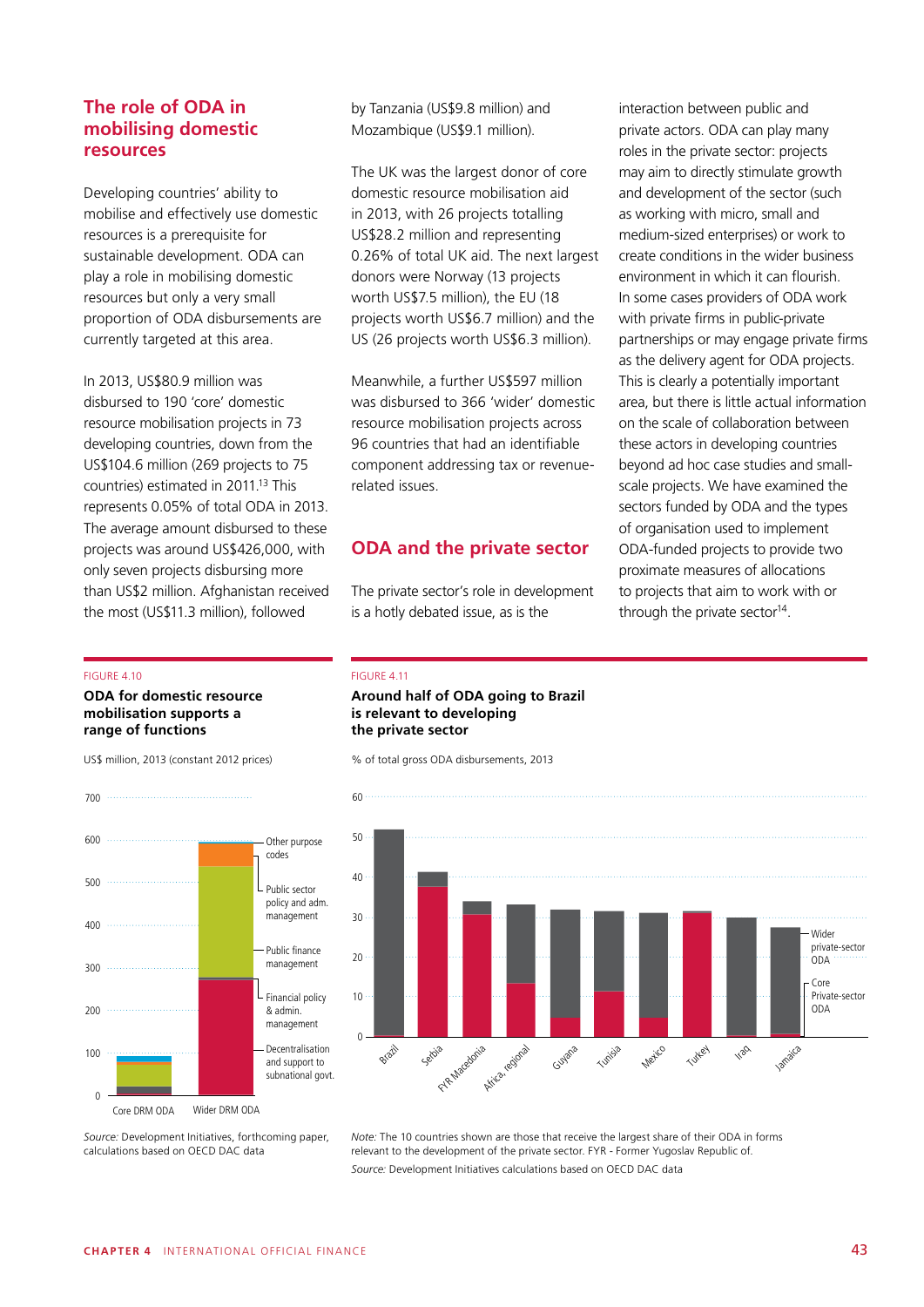In 2013 core private-sector ODA from all sources totalled US\$4.4 billion, or 2.7% of total gross ODA; wider publicsector ODA totalled US\$12.8 billion, or 7.9% of total gross ODA. The EU was the largest single donor of privatesector-relevant ODA, with 11% of its gross ODA counting as core privatesector ODA and a further 6% as wider private-sector ODA, giving a total of US\$2.8 billion. Other significant donors of this type of aid in 2013 were the US (US\$2.2 billion), IDA (US\$ 2.1 billion), Germany (US\$1.8 billion) and Japan (US\$1.7 billion).

In absolute terms, Turkey was the largest single beneficiary of this type of ODA in both 2012 and 2013. In 2013, Turkey received US\$1.1 billion in private-sector ODA, almost all of which was core private-sector ODA from EU programmes. Though as a percentage of total ODA disbursed, countries that receive a high proportion of their ODA in the form of private-sector ODA tend to be middle-income developing countries, in 2013 Brazil received over 50% of its ODA in forms relevant to developing the private sector. In other countries such as Serbia, Tunisia, Mexico and Iraq, private-sector ODA accounted for around 30%–40% of total disbursements.

## **Development cooperation from other government providers15**

Development cooperation from other government providers is a growing and complementary source of international official finance important for ending poverty. Some of these providers have strong recent experience in reducing poverty and stimulating economic development within their borders. While they still face challenges, they can share their experiences with fellow developing countries to address common social and economic issues.

#### FIGURE 4.12

#### **Development cooperation from other government providers outside the DAC grew almost fourfold in the last decade**

US\$ billion (constant 2012 prices)



*Note:* Disbursements from Brazil between 2011 and 2013 only includes humanitarian assistance as data on other aspects of development cooperation is not available.

*Source:* Development Initiatives calculations based on national sources and OECD DAC data.

Estimated development cooperation from other providers almost quadrupled from US\$6.4 billion to US\$24.4 billion in the last decade. In 2013, Arab countries were the largest providers in aggregate (60% of total); China was the largest single provider.

But despite improvements in reporting, information remains very limited. The actual increase is skewed by better information: only 12 providers had data on their development cooperation in 2004; 25 had data in 2013 (27 in 2012). Sources of development cooperation are widely spread: UN OCHA's Financial Tracking Service (FTS) included 55 non-DAC humanitarian assistance providers out of 86 country donors in 2013. Analysis relies on estimates and we are unable to give compelling answers to basic questions (how much is there, on what is it spent, where does it go?). Crucially, we are not able to assess to what extent development cooperation reaches the people who most need it.

A clearer development cooperation framework is needed with principles for accounting and reporting that can support progress in political commitment and technical capacity. Better visibility would help to systematically exploit synergies between development cooperation from other providers, ODA and other resources. These providers' resources, expertise and knowledge are important for meeting the ambitious SDG agenda and particularly to end poverty in every form, everywhere. Better information can help realise their impact through better decisionmaking, informed and supportive domestic constituencies, effective partnerships, and stronger national planning by recipients.

#### **Brazil**

Brazil's development cooperation is largely based on its own domestic policies. Civil servants with domestic policy expertise design and implement most international projects.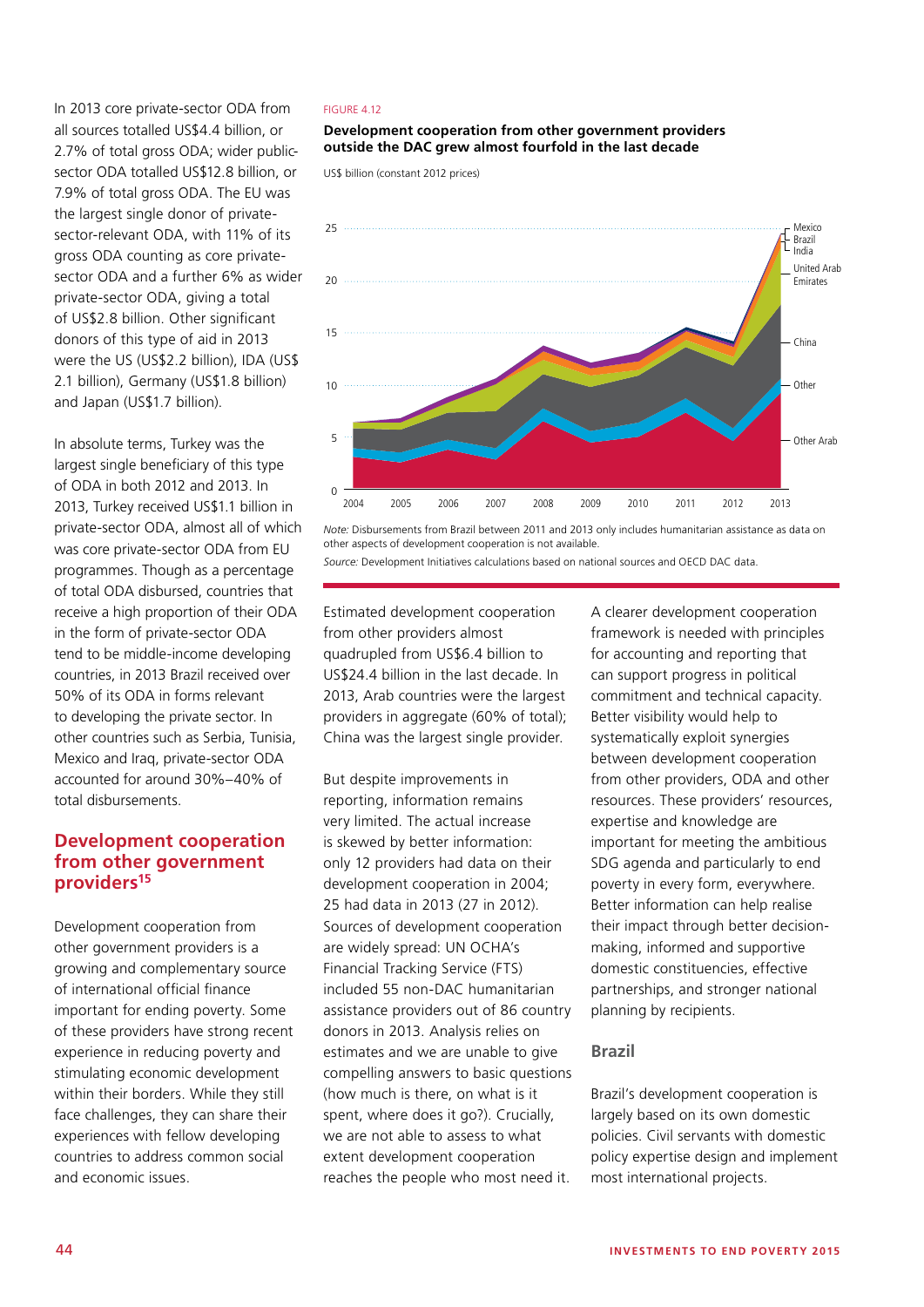In 2010 (the latest year for which data is available) Brazil allocated US\$156 million directly to countries; 72% went to the Americas. Haiti, a country with a high poverty burden, received the largest volume (US\$53 million), but most of Brazil's development partners are relatively better-off neighbours.

Brazil has published two reports on its development cooperation but information is still difficult to access. Current efforts to improve this (such as a new report and online data on humanitarian cooperation) are welcomed and should be strengthened. Better information could underpin and expand current discussions on the framework and impact of Brazilian development cooperation.

Brazil is also an aid recipient (US\$1.4 billion received in 2013) and reduced extreme poverty from 9% of the population in 2002 to 4.5% in 2011.

## **China**

China is the largest provider of development cooperation among the countries outside the DAC, disbursing an estimated US\$7 billion in 2013 following a fourfold rise in the last decade. Concessional loans increased by a factor of ten, accounting for 52% of disbursements in 2013. It is difficult to access detailed information on where these resources go. Publicly available data shows that China provided assistance to 121 countries between 2010 and 2012, of which most went to Africa (52%) and Asia (31%).

China has published two aid white papers; the latter states that China operates in the framework of South– South cooperation and aims to support other developing countries to reduce poverty and improve livelihoods, in particular in LDCs.

#### FIGURE 4.13

## Brazil's development cooperation goes mainly to Latin American countries

Millions of people living below \$1.25 per day, log scale



*Note:* Development Cooperation from Brazil by recipient, depth of poverty and number of people living below PPP\$1.25 per day. The size of each bubble represents volume of Brazilian development cooperation to each country in 2010 (the latest year for which official data is available).

*Source:* Development Initiatives calculations based on IPEA/ABC, Brazilian international development cooperation (2010 and 2013) reports and PovcalNet.

*Explore further:* Brazil country profile (http://devinit.org/#!/country/brazil?tab=0).

#### FIGURE 4.14

#### **Concessional loans accounted for 52% of Chinese development cooperation in 2013**

Development cooperation commitments, US\$ millions, 2013 (constant 2012 prices)



*Source:* Information Office of the State Council (The People's Republic of China), China's Foreign Aid, July 2014; Naohiro Kitano and Yukinori Harada, Estimating China's Foreign Aid 2001-2013, JICA, June 2014; and Brautigam, Deborah, The Dragon's Gift: The Real Story of China in Africa, Oxford University Press, 2009. Explore further: China country profile (http://devinit.org/#!/country/china?tab=0)

China is also an aid recipient (US\$2 billion in 2013) and was home to 84 million people in extreme poverty in 2011, down from 275 million in 2002.

Interest subsidy for lines of credit, 12.78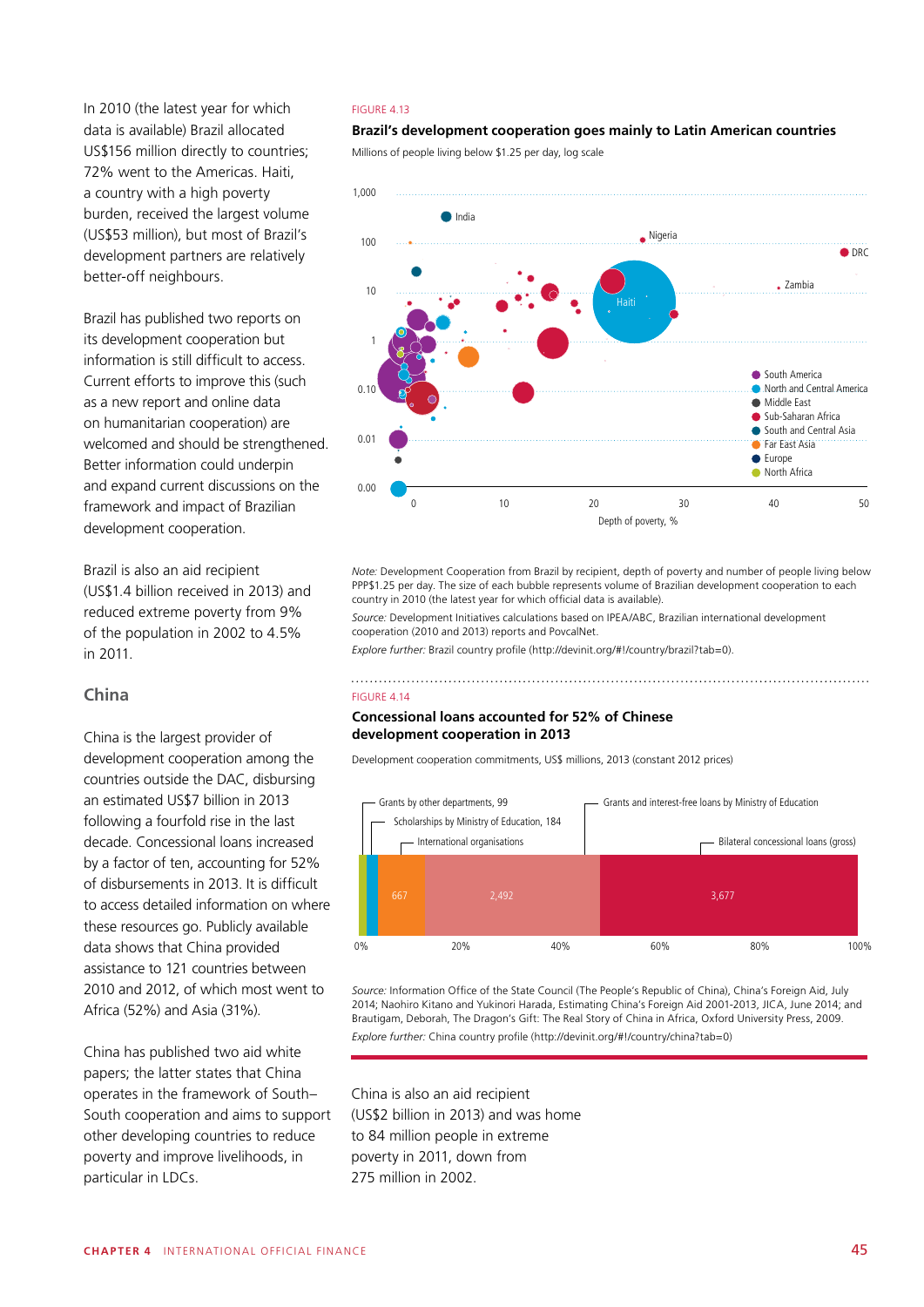## **India**

India's development cooperation reached an estimated US\$1.3 billion in 2013. Technical and economic cooperation almost doubled and was the largest of India's flows (63%) in 2013. Loans and advances to foreign governments were the second largest and increased by 63% since 2008. Contributions to interest subsidies on concessional lines of credit and to international organisations fell by 70% and 35% respectively.

While limited detail is available on its geographical breakdown, there is some evidence that India focuses on South Asia, but is expanding its cooperation to countries in Africa and Latin America.

India has shown eagerness in taking on further international responsibility while promoting national interests.<sup>16</sup> This includes development cooperation and other policy areas (such as trade). In 2012, India established the Development Partnership Administration, a new Ministry of Foreign Affairs division that aims to consolidate operations.

India is home to the largest number of poor people globally (301 million in 2011, down from 476 million in 2002). The country received US\$5 billion in aid in 2013.

## **Mexico**

Mexico's development cooperation came to US\$277 million in 2012. It grew by 5.6% between 2011 and 2012, especially due to an almost fourfold increase of economic and financial cooperation (US\$71 million in 2012). Contributions to international organisations are the largest component of Mexican development cooperation, and most of this goes to countries in Latin America and the Caribbean (69% of 'direct cooperation').17

#### FIGURE 4.15 **20% 100% 100% 100% 80% 100% 80% 100% 80% 100% 80% 100% 80% 100% 80% 100% 80% 100% 80% 100% 80% 100% 80% 100% 80% 100% 80% 100% 80% 100% 80% 100% 80% 100% 80% 100% 80% 100% 80% 100% 80% 100% 80% 100% 80% 100% 8** م.<br>محمد المساحة المساحة المساحة المساحة المساحة المساحة المساحة المساحة المساحة المساحة المساحة المساحة المساحة ا<br>وقد المساحة المساحة المساحة المساحة المساحة المساحة المساحة المساحة المساحة المساحة المساحة المساحة المساحة

#### **Technical and economic cooperation accounted for 63% of India's development cooperation in 2013**

Development cooperation, 2013, US\$ millions



167 287 826 *Source:* Development Initiatives calculations based on Union Budget, Ministry of Finance, Government of India

0% 20% 40% 60% 80% 100% *Explore further:* India country profile (http://devinit.org/#!/country/india?tab=0)

FIGURE 4.16

## **Most Mexican development cooperation goes to international organisations**

Therit Cooperation, 2012, OSP Thillions .<br>Development cooperation, 2012, US\$ millions



*Source:* Development Initiatives calculations based on AMEXCID online platform http://amexcid.gob.mx/images/ccid

*Explore further:* Mexico country profile (http://devinit.org/#!/country/mexico?tab=0)

#### FIGURE 4.17

#### **The Middle East and North Africa receive most funds from the United Arab Emirates**

Number of people living below \$1.25 per day, millions, log scale



*Notes:* Development cooperation from the UAE by recipient, depth of poverty and number of people living below PPP\$1.25 per day. Size of bubble represents 2013 UAE development cooperation. Egypt (receiving US\$4.6 billion) omitted for visualisation purposes.

*Source:* Development Initiatives calculations based on OECD DAC data and PovcalNet.

*Explore further:* UAE country profile (http://devinit.org/#!/country/uae?tab=0)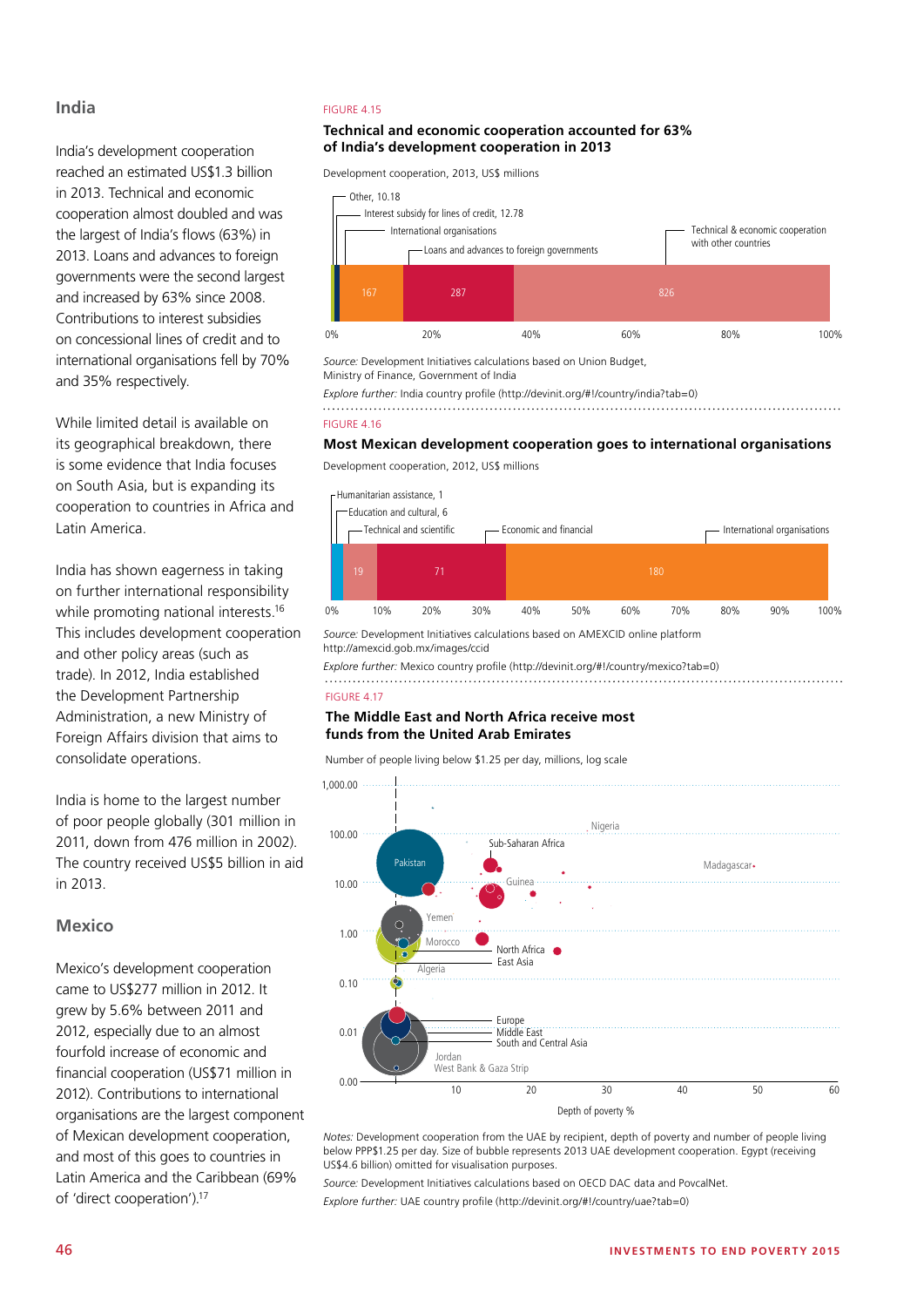The Ministry of Finance (Secretaría de Hacienda y Crédito Público) disbursed 47% of development cooperation in 2012, but other agencies delivered resources. Mexico provides data on its development cooperation to the public through an online platform.18 It is also developing a national registry to improve information for better planning and implementation.

Mexico is also an aid recipient (US\$772 million received in 2013) and reduced its extreme poverty rate from 4% in 2002 to 1% in 2011.

## **UAE**

The United Arab Emirates disbursed US\$5.3 billion in 2013 and is the thirdlargest provider after China and Saudi Arabia. Most assistance was bilateral, delivered as grants (US\$2.7 billion) or loans and equity investments (US\$2.1 billion).

Egypt was by far the largest recipient, receiving US\$4.6 billion (88% of UAE's bilateral flows): US\$3 billion of this went to general budget support and US\$1 billion to oil and gas. Pakistan (US\$139 million), Jordan (US\$135 million), Morocco (US\$62 million) and the West Bank and Gaza Strip (US\$62 million) followed.

The Middle East and North Africa remain the largest regional destinations. Countries with greater depth of poverty such as Madagascar, Zambia, Burundi, Malawi, Liberia, CAR and Rwanda received less than US\$0.4 million each in 2013.

The UAE reports to the DAC and produces a yearly national report, which presents DAC ODA figures along with data on the UAE's foreign assistance and the national concept for aid.

# **Defining climate finance**

'Climate finance' generally refers to financial resources directed at initiatives to mitigate the severity of climate change, transition to less carbonintensive economies, and reduce the impacts of climate change through adapting to the changed conditions it creates. It consists of public and private investments, sourced using various

instruments and mechanisms and delivered through different channels and modalities.

- Global climate finance reached US\$331 billion in 2013 – of which public finance constituted US\$137 billion, or 42%.
- Just under half (49.8%) of global climate finance was invested in developing countries (US\$165 billion), of which US\$34 billion came from developed countries; most came from developing countries themselves.19
- ODA with climate-related objectives grew to US\$20 billion in 2013.

Flows of climate finance from developed to developing countries include official finance from development finance institutions, climate-specific funds such as the Clean Technology Fund and the Adaptation Fund, and ODA directly from donor government agencies. Data from the OECD illustrates the scale and nature of bilateral climate-related ODA investments, which have been increasing over the last decade<sup>20</sup> (Figure 4.18). Since 2010 over half (58%) of climate-related

#### FIGURE 4.18

#### **Climate finance from developed to developing countries is estimated at US\$34 billion in 2013**



*Note:* Global total climate finance figures refer to mid-range estimates. *Source:* Buchner et al; http://climatepolicyinitiative.org/wp-content/ uploads/2014/11/The-Global-Landscape-of-Climate-Finance-2014.pdf

#### FIGURE 4.19

#### **Bilateral climate-related ODA continues to increase**

ODA commitments, constant 2012 prices, US\$ billion



*Note:* Figure includes activities marked principal or significant using the climate-related Rio markers.

*Source:* Development Initiatives calculations based on OECD DAC data.